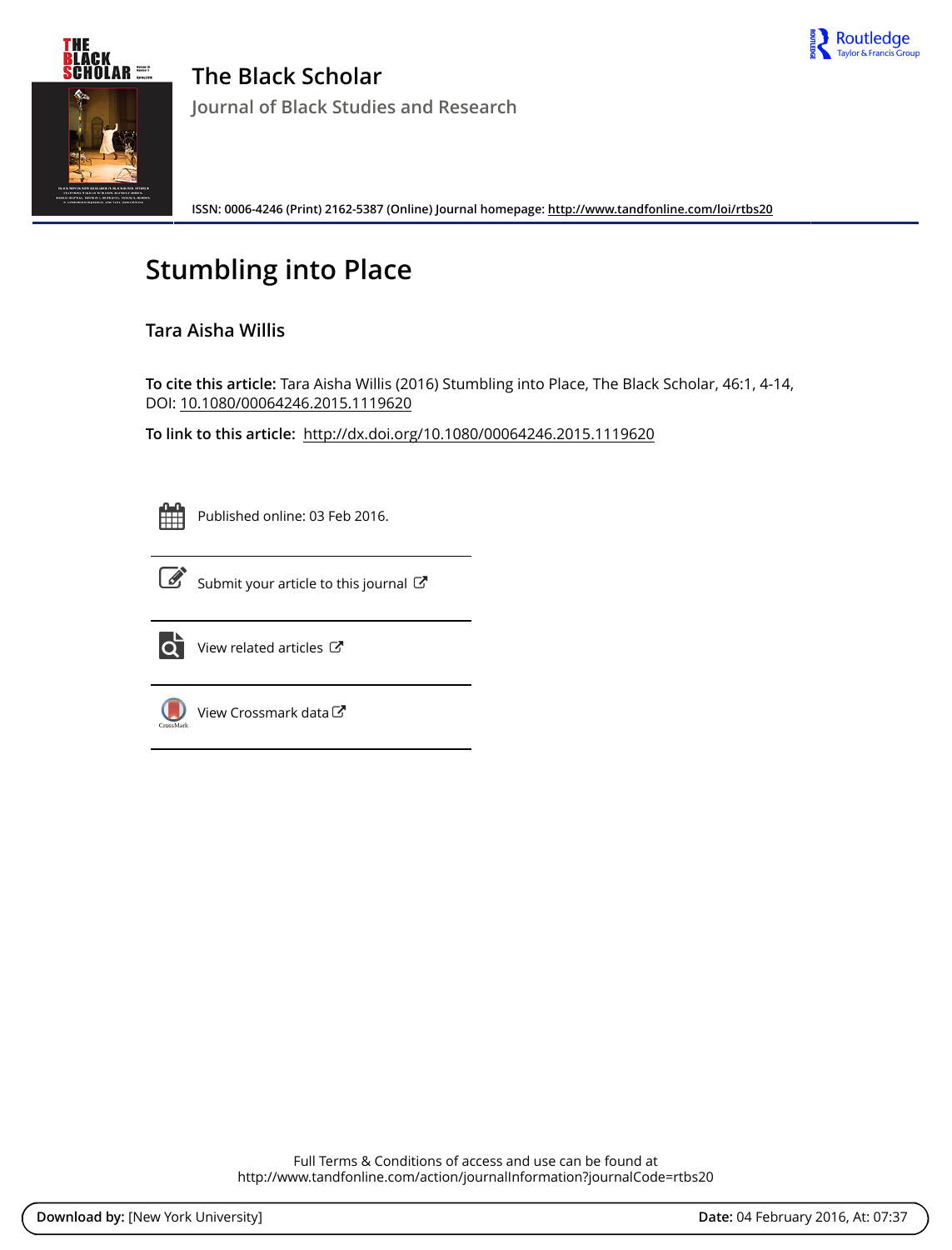# Stumbling into Place

Seeing Blackness in David Thomson's Choreographies of Ambiguity

#### TARA AISHA WILLIS

#### First Moves

 $\bigcap$  omething happens when a body repeats a  $\cup$  movement in time: a settling, a slipping in and out, a loss of trajectory even as the action pushes on. Dance artist David Thomson calls this repetition the activation of a "different engine," as the "simplicity of keeping going" becomes a transformative force.<sup>[1](#page-9-0)</sup> In making his work, Stumbling Towards Babylon … (2011), Thomson stumbled upon what he calls the "mantra motion," an action at once laborious, meditative, and powerfully destabilizing to his body in its repetitive execution. Pulsating his chest and torso in sequence, he lets his breath—painfully audible—carry the cavity of his arched-back torso through a circular motion over his planted legs. He drops his spine back and rebounds toward the top of each circle, keeping his balance, but barely. Eyes closed, sweat and spit flying along his orbit, his knees buckle, feet stumble, arms alternate between dangling, flailing, and gently resting on his chest. As minutes of repetition pass, the exactitude of these gestures crumbles as we gathered audience watch. The circles lose consistency of speed and shape, intensifying through the build-up of repetitions over time. He seems suspended in the cycle, a puppet dangling from a point on his chest or abdomen, but profoundly in control, pushing further into the hypnotic rhythm. Thomson depletes and

taneously insistent and indistinct, allowing audience eyes to wander, only to be compelled back to watch when small pattern shifts occur. Dancing at Roulette, a Brooklyn, New York performance space, his becomes a body in question, a taught perambulation, neither released nor entrapped. What transforms? What happens through this repetition with constant difference? For a 2012 iteration of the "mantra motion" in a different piece titled Hunger, Thomson appears nude. The audience gathers around a nondescript corner inside Judson Memorial Church's meeting room-turned-performance space in New York's Greenwich Village. In

revives his body at once, keeping on through both actions. His presence is simul-

a darkness lit by a lone lamp, Thomson's physical circumnavigations begin. His long, black body looms along with its own shadows, vulnerably submerged in the motion, falling in and out of the light. His blackness and its shadow become strangely part of the movement and its socioaesthetic particularity. Performing in a back corner under the balcony of the church, just outside the wide, vaulted architecture of the main space, his swooning, swooping figure becomes an intersection of histories and questions. Judson Church was the site of early postmodern dance experimentation by the artists of Judson Dance Theater (JDT) in the early 1960s; this iconic space holds a history largely populated by white bodies. The specters of the "neutral doer" and liberated, democratized body often called up in dance discourse alongside JDT are amongst the ghosts lingering around Thomson's performance. "Judson" as a discursive, canonical monolith often stands in colloquially for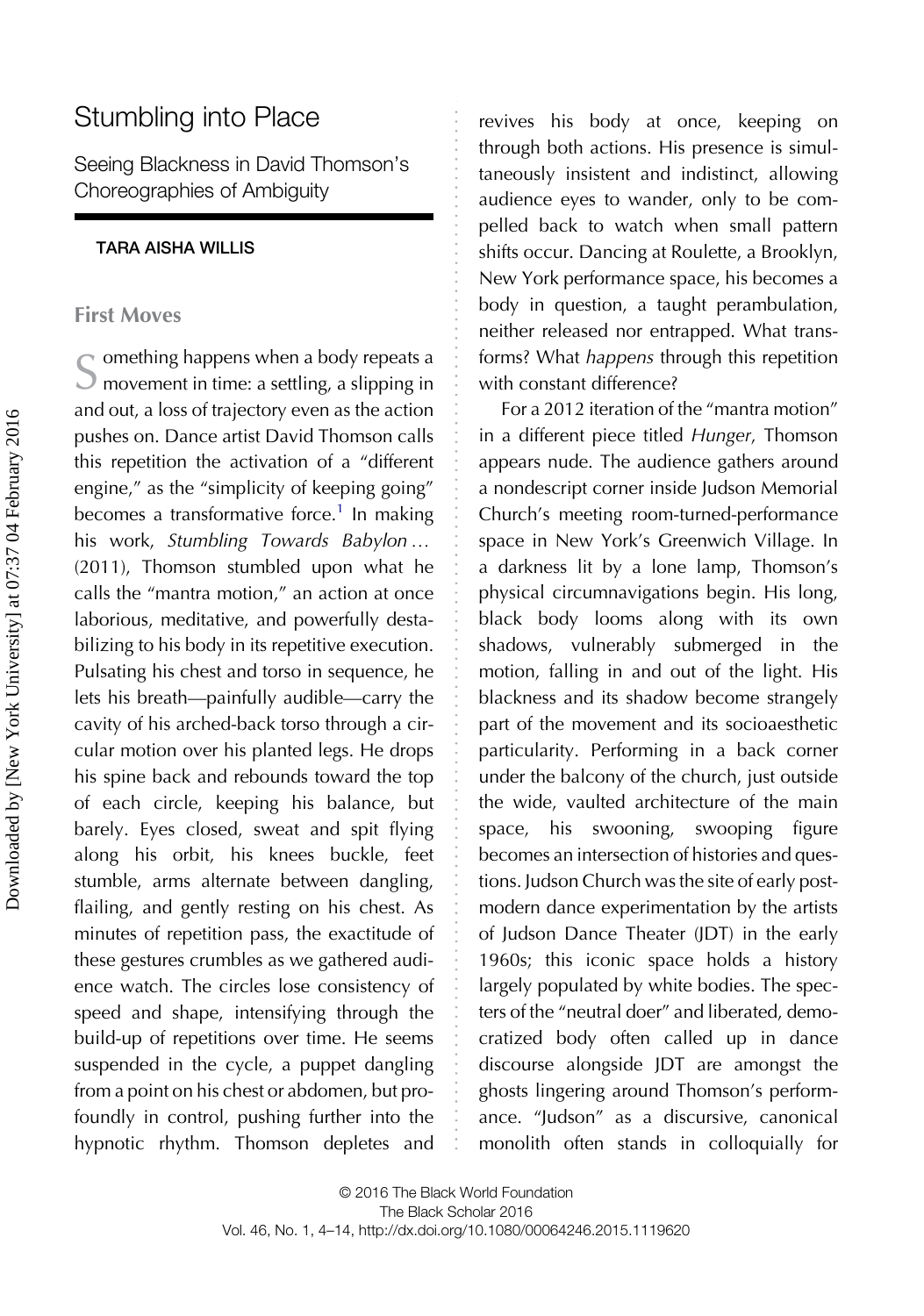

Figure 1: Okwui Okpokwasili and David Thomson in the corner of Judson Memorial Church perform Thomson's Hunger. Movement Research at the Judson Church, New York, 2012. © Ian Douglas.

postmodern or experimental dance-making approaches.[2](#page-9-0) Other specters in the room call such notions of neutral, free, equalized bodies into question: the many iterations of the phrase "black dance," both as proudly borne affiliation and too-easily appointed label to which broad ranges of work have been reduced in historiography and criticism, also hover nearby.<sup>[3](#page-9-0)</sup> Thomson's reordering of the performance space's usual usage aligns with the many dance experimentations that have taken place in the church over the years. But now, his black body navigates an always already simultaneously aesthetic and sociopolitical terrain, vacillating between shadow and light, exposure and obscurity.

Frantz Fanon offers a mode of understanding black subjects in motion that relies on a

particular relation of body to space and sight: as film theorist Kara Keeling observes, Fanon is always "precluded by his perceptible 'blackness' because past images, stories, and the like constantly overwhelm perceptions of his present."[4](#page-9-0) The "white world" bids him act within the frame for blackness it has itself created, imprinting a fixed history upon Fanon's body, which exists literally within the eye: the white viewing-point becoming a terrain requiring certain survival tactics.<sup>[5](#page-9-0)</sup> Within the eye's spatial character, his location becomes a question—his body a "problem" and a question mark. To watch Thomson's "mantra motion" is to watch a black body navigate a state of uncertainty. His circulating body is what Fred Moten might call an "ongoing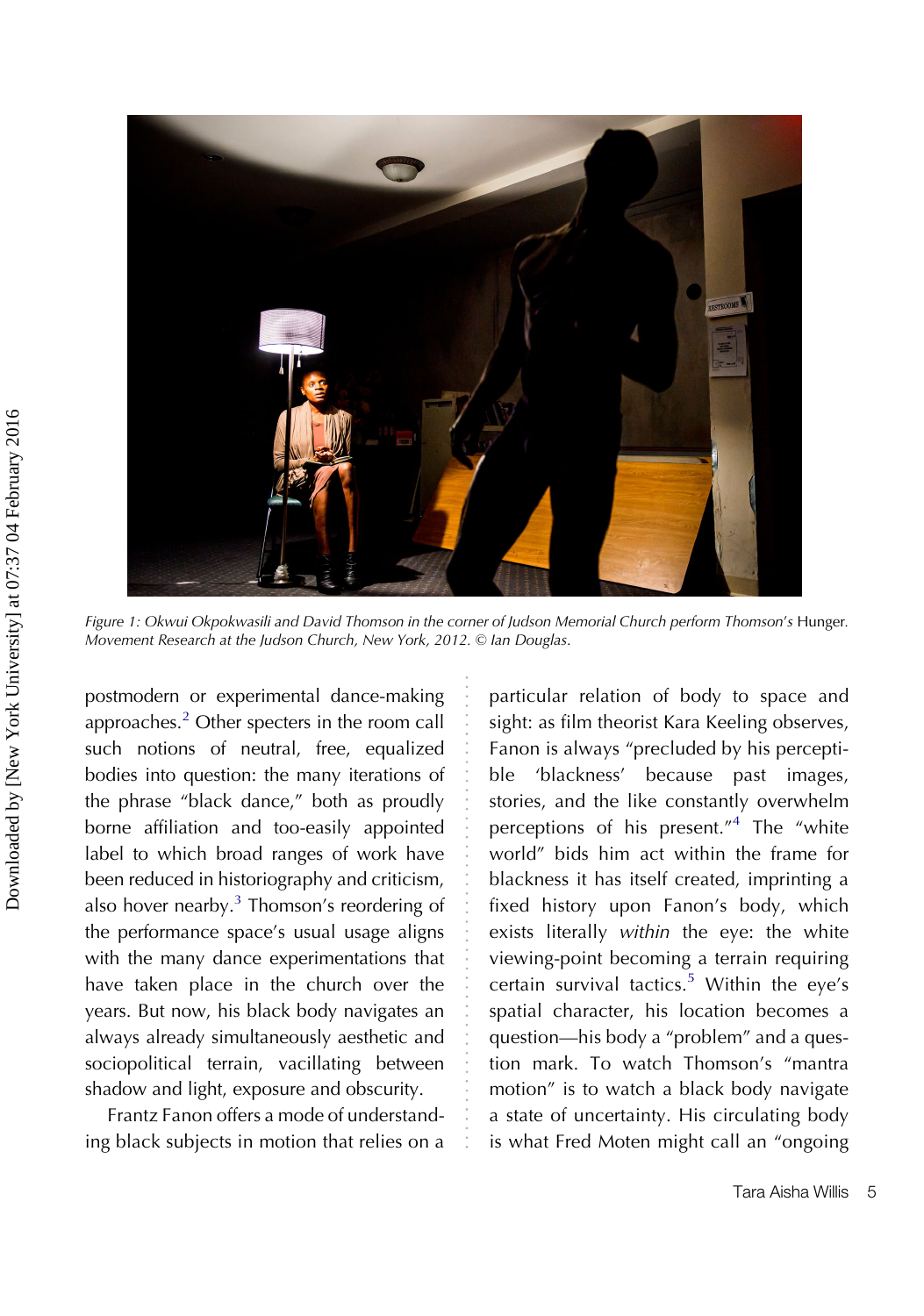event of an antiorigin and an anteorigin, replay and reverb of an impossible natal occasion […] the reproduction of blackness in and as (the) reproduction of black performance(s) […] casting off effect and affect in the widest possible angle of dispersion."[6](#page-9-0) This ongoing event, paradoxically durational and singular, is a reconstruction and deconstruction of the body, a production and a flinging into dispersion of what ontology itself might entail, and for Moten, a space in which blackness is performed; performance is black; black performance is. Perhaps ambiguity, in which Thomson's moving figure is hyper-presenced but circulating constantly out of focus, is the kind of space where unexpected logics can undo our assumptions about singular, stable identities. Thomson forms an arch in the air that unravels and returns, apparently caught, but also offering something else—what he calls the motion's transformative power: its ability to produce ambiguity, blurring Thomson's experience of the task with our watching. He makes of himself a kinetic materialization, persisting within the paradoxical position of his black dancing body, looping it through sociopolitical, dance-historical, and aesthetic fields of vision. Thomson's mantra motion is not an emblem of larger racial systems at play in the dance field, rather those societal mobilizations echo within the poetics and performativity of Thomson's choreography. His body in action draws our attention to dance's discursive categories and racial blindspots, and facilitates our viewing of the works themselves: the body of language around the body in question; dance that kinetically the-orizes the "position of the unthought."<sup>[7](#page-9-0)</sup>

#### Frames

Up the stairs, a dancer rolls along a wall. Museum-goers' steps slow, to cast hesitant glances at the unusual sight in the Marron Atrium of New York's Museum of Modern Art. A group of dancers, including David Thomson, wind and weave in colorful street clothes throughout the audience's scattered uncertainty, deep in the alert reverie of their bodily investigations. Further into a gallery, a physical center of the performance becomes temporarily clear: women in a circle wear black leotards and tights, standing simply, present. They occasionally walk out of formation, circling in a line to land in new spatial arrangements. Much of the audience follows, filling in around the dancers in black despite their stillness. But the shift of the audience creates new open spaces, unused ground becomes available to the brightly costumed improvisers, and frames are restructured, making their movement newly visible to and through the audience, even if that audience isn't always looking. The circled dancers are white; those moving more freely through the space, black. White choreographer Deborah Hay has created this dance *Blues*,<sup>[8](#page-9-0)</sup> in response to the Some sweet day series curator Ralph Lemon's prompt for his commissioned artists to "grapple with notions of black music." Hay divided her cast into two groups based on her perception of skin color—the "blue whites" and "blue blacks."<sup>[9](#page-9-0)</sup> Hay later explained this decision as an aesthetic choice made after she visited the Atrium with Lemon and noticed the striking contrast of his dark skin against the white walls. Hay's charged casting, along with performer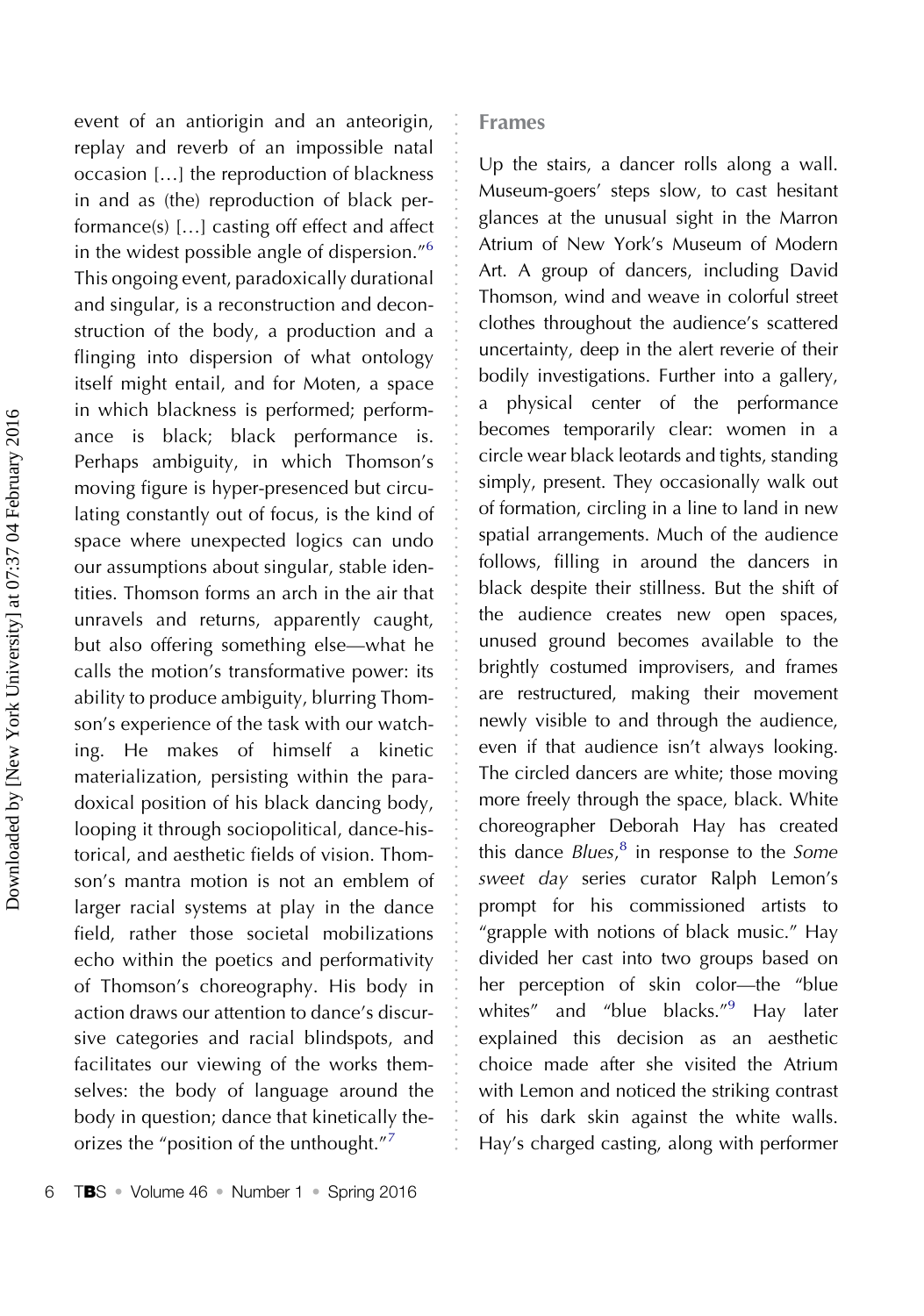frustrations around the racial, political, and economic implications of the piece, pushed Hay, Lemon, and their collaborators into a complicated public conversation.<sup>[10](#page-9-0)</sup>

Lemon, who is black and for whom Thomson has also performed, has described Some sweet day as an opportunity to share with his chosen choreographers the fact of race as a dispersible material, akin to Fred Moten's notion of "capacious" blackness, not limited to performances by black artists.[11](#page-9-0) For Lemon, blackness is "part of the air we breathe."<sup>[12](#page-10-0)</sup> His call to contend with blackness stood behind or beneath their work regardless of whether they chose to directly engage it.<sup>[13](#page-10-0)</sup> In an email read by Lemon in subsequent discussions, Hay wrote, "'My work has been and continues to be about how we see, not what we are looking at, and that includes the same chal-lenge for audience and performer.<sup>'"[14](#page-10-0)</sup> Hay's decision to use "eye-catching dark-skinned performers" as the catalyst for pushing spectators to attend to their assumptions about languaging dancing bodies, Nicole Daunic writes, carries both an acknowledgement of race as a factor, and a relegation of it to natur-alized aesthetic grounds:<sup>[15](#page-10-0)</sup> Hay's eye's arrest at the sight of black skin against white wall strangely refracts Fanon's famous interpellation into blackness—the child on the street causing him to trip on the mutable, multiple ground of the visual field; here, an evacuation of all but a visual, aesthetic reading of blackness seemed to produce a sociopolitical blindspot.<sup>[16](#page-10-0)</sup> The performance opened our attention to "how we see," as it loops back into (and out from) what we are looking at: the debates it provoked responded to the exposure of how we see as constitutive of not what we look at itself, but what we see when we look. At what point in attending to our perceptual processes do we cease to attend to the particularities of the moving, dancing bodies—and people—before us?

According to Daunic, Hay's approach to perception emerged out of experimental practices developed by JDT artists: a "self-reflexive endeavor […] to disorganize modes of subjection and representation through various forms of experimentation."<sup>[17](#page-10-0)</sup> But as the varied reactions to the 2012 production attest, some performing bodies, both onstage and off, are differently called into relation with the ideological structures JDT artists hoped to "disorganize." Many of Hay's 2012 performers experienced the project as embodying the paradox of a sight that perceives black skin as an aesthetic mechanism for provoking perceptual attention, helping to frame the experience of a dance by catching the eye, but one that may not be prepared to attend to the sociopolitical ramifications of that mechanism at work. If Hay's work does not account for the racial complexities its structure and execution raise, it does at least raise them: blackness is "part of the air we breathe," after all, and perhaps the frames we use keep us from seeing the implications of that presence. As a dancer for Trisha Brown—a contemporary of Hay's—in the late 1980s and early 1990s, David Thomson recalls questions of visibility arising. Will the audience see you or the choreography? Does the body serve the work, or does the work serve the body? Does the presence of a black body in a visual field that gives primacy to movement's aesthetic objectivity promise a performance excessive to the dance itself?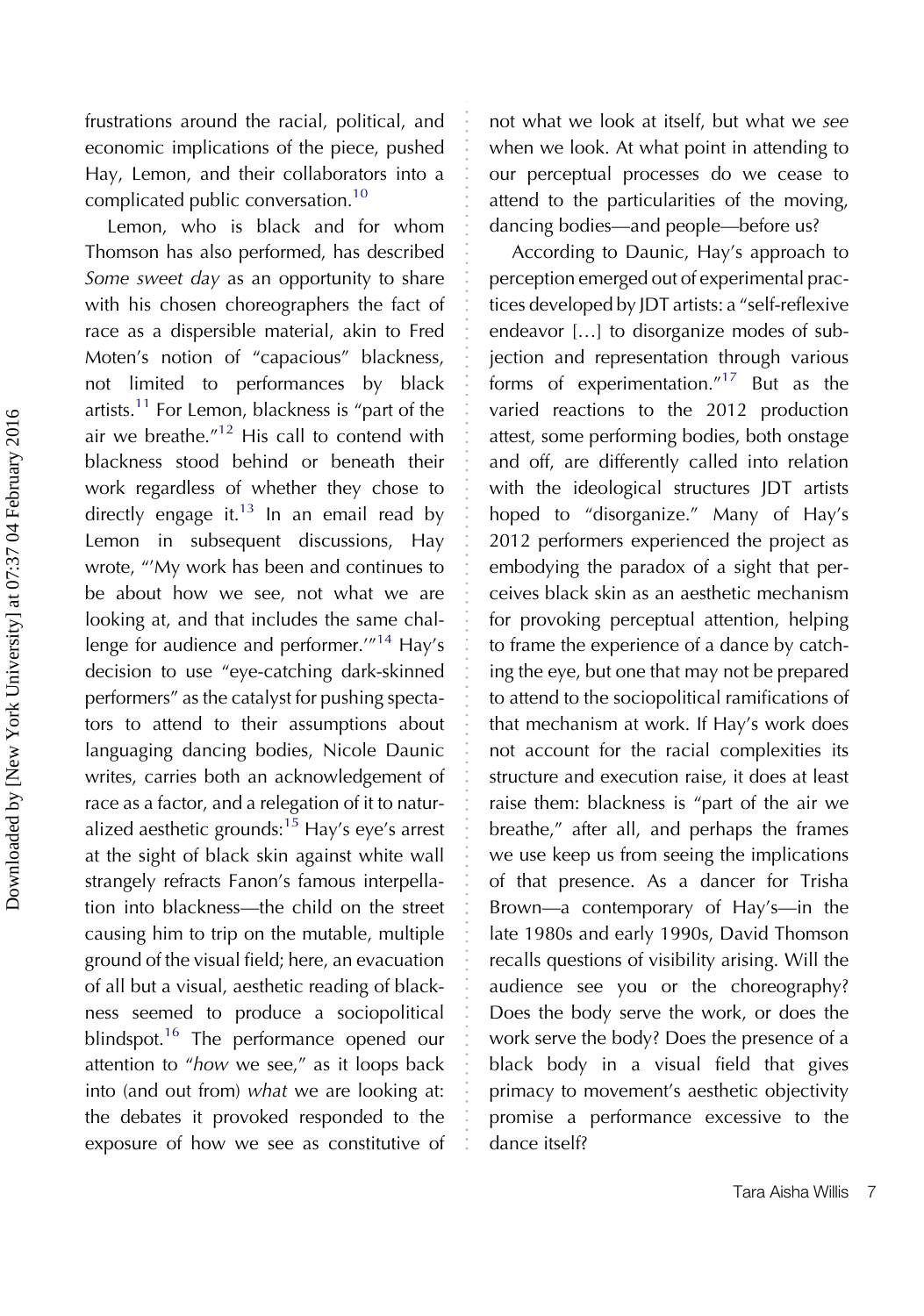### Parallels

Where and how black dance artists locate themselves within the experimental dance milieu was interrogated explicitly in 1982, when Ishmael Houston-Jones, a black dancer and choreographer in the postmodern dance community, created a showcase at Danspace Project in St. Mark's Church that brought together black dance artists working "beyond the mainstream."<sup>[18](#page-10-0)</sup> Black dance artists for generations and across genres have encountered sweeping assumptions and generalizations about their work, and Houston-Jones' curatorial efforts can be understood within that context. The term "black dance," encompassing a series of changing definitions and political frames throughout the twentieth and twenty-first centuries—including Negro dance, African American dance, and Black Dance<sup>[19](#page-10-0)</sup>—has been in part constructed by critical viewership attempting to comprehend black dancers and choreographers, who—in the moment of performance—"evidence" their race within a racially divided field.<sup>[20](#page-10-0)</sup> Creating a space ostensibly running parallel to both the mostly white experimental community and to wider conceptualizations of "black dance," Houston-Jones' pointedly intersectional curatorial frame, dubbed Parallels, pushed against both limited definitions of "black dance" and any presumed inclusiveness of the postmodern dance scene; identitarian and aesthetic labels folded one into the other, despite their apparent cultural contradictions.<sup>[21](#page-10-0)</sup> The series congealed these artists into a mutually contextualizing group, a frame or field of making and dancing, that might also be construed as a field of vision: the presentation,

literally in Danspace's church-made-theater, of a space populated by paradoxically positioned bodies performing themselves into presence.

A 2012 30th anniversary festival commemorating the 1982 Parallels series, again curated by Houston-Jones and held at Danspace, raised complex questions. This time, changed definitions of "black" and a widened field of experimental performance encompassed work made in many inscrutable modes. After a split bill by Will Rawls and Isabel Lewis, an audience member could be overheard asking, "I saw the 'experimental,' but where was the 'black' in that?"<sup>[22](#page-10-0)</sup> Lemon, who curated David Thomson into the festival's closing day of durational performances entitled The End, describes his own internalization of expectations surrounding black art:

That I can feel both […] my body as a memory map, an emotional geography of a particular American identity, and that I can reflect on empirical design […] How mining a charged history can be in contradiction to a formalist art process and the separation that has to happen, transforming a culturally inherited abstract rage […] into art (play), a sharing, love? Changing the fundamental natures of identity, art and my body's movement activation(s) as I understand them … a perceptual shift, if nothing more.<sup>[23](#page-10-0)</sup>

By 2012, black experimental artists constantly navigate pure formalism and movement as material object as they work within a politic that seems to demand more: perhaps an activism, a cultural nationalism, or identificatory practice. But these conflicting impulses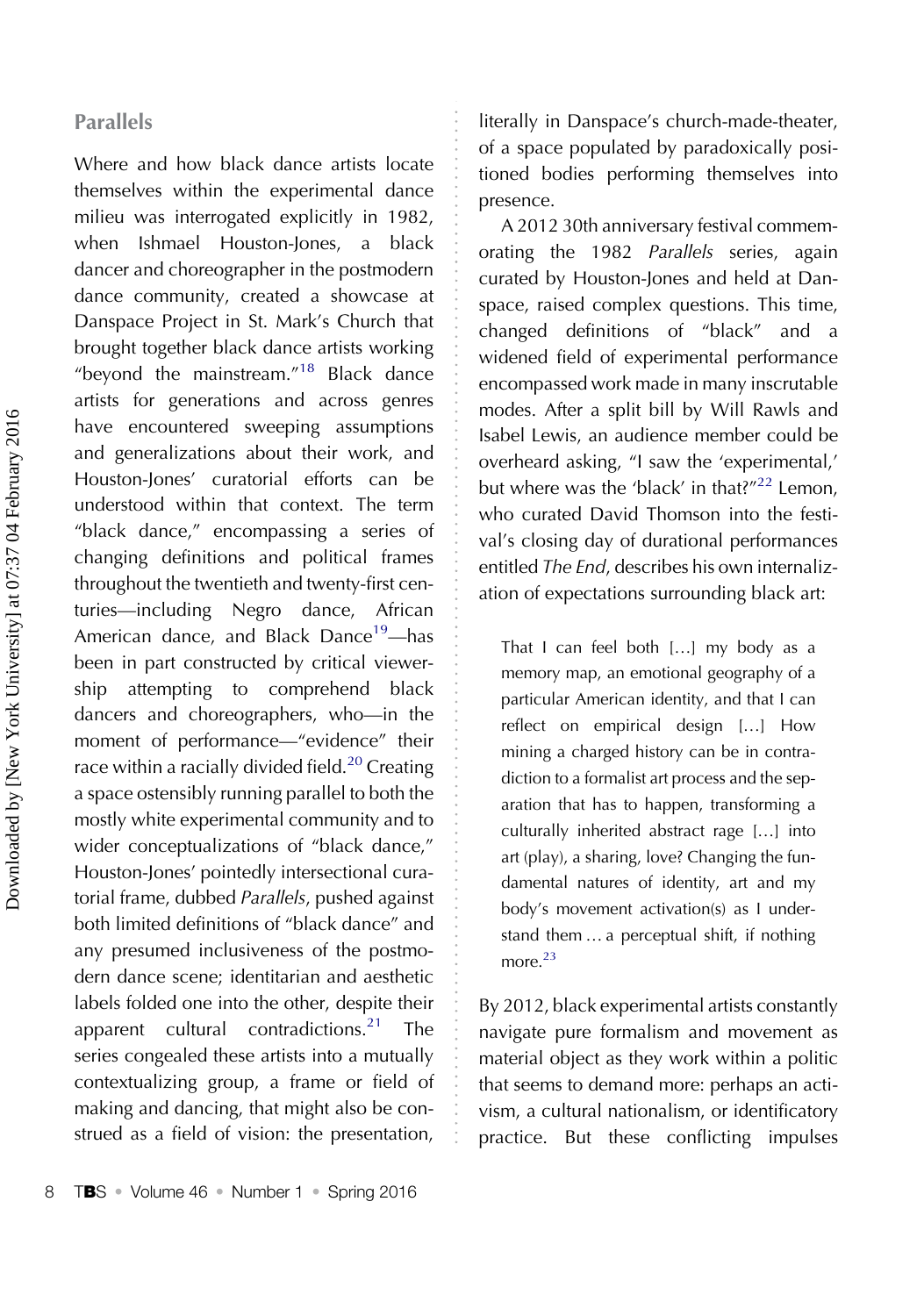within the politics of form fill Lemon with a sense of wonderment, a space of tension between postmodern formalism and cultural identification, his body's history alongside his reflection on aesthetic abstraction and design. The contradiction, for him, is bridged through a transformational process, much like Thomson's mantra motion; a space of poetic play revolving ultimately around his body and its movement. As Takiyah Nur Amin has defined "Black Dance" for the twenty-first century, the term can hold any forms "filtered through and aris [ing] out of Black people's dancing bodies," articulations particular to the individual's experience of blackness, community, and heritage. $24$  The origins and grounding of black dance, for Amin, are found in the black dancing body itself. $25$  Artists like Thomson and others in the 2012 Parallels series challenge superficial and singular understandings of both terms, "black" and "non-mainstream" dance. Their bodies and choreographies evade resolution, inhabiting ambiguity: Thomson's "mantra motion," and its stumbled cousin described below, which appeared in his improvisation for The End in the Parallels series, invigorate a multiplicity of potential lives for the descriptive categories—shaped by history and performed into dispersion—we have at hand.

### Problems

David Thomson is naked under a longsleeved white shift, black stiletto pumps, and rubber bondage mask; the visible parts remain only his lower half, eyes, and lips. The latter are pushed into exaggerated protrusion, making visceral and fleshy a long history

of caricature and blackface. After nearly an hour of improvisation, as part of Ralph Lemon's curation of The End, the final day in Ishmael Houston-Jones' 2012 Danspace Platform: Parallels, Thomson stalks, off balance, looking directly toward his audience. His dress sweat-soaked, he allows a laugh to trickle up as if from the core of his exhausted, fumbling musculature. It becomes a cackle, punctuated by sharp inhales of breath. But then its volume lowers, until his next caught breath is the bend of his torso backwards, silencing him. He begins a staggering circulation of his torso, thrown off by the weight of his head, which drops him down, sideways, and around. Upper body roiling backwards, arms tossed along for the ride, he stumbles restlessly around the space in a broken stutter, an unsettled, uneasy figure. A question mark of another kind: problematic in its lack of clarity, Thomson's potent performance asks, "how does my body operate on your eyes?" Fascinated by the possibility of "creat[ing] gaze through what you do and how you do it,<sup> $n^{26}$  $n^{26}$  $n^{26}$ </sup> he seems to ask, can the dancer allow the audience eye to rest upon the body, as a permission, rather than a surrender?

Thomson makes his audience see the problem of his body in these clothes, these conditions, these acts. This play between and within the aesthetic form and history of identity is also a play within the eyes of his audience: equal parts invitation to rest upon his body, instigative force via uncomfortable or difficult imagery, and unsettled, unsettling question marks. Thomson plays within the frame he has been given—the duration of his allotted hour during The End, the stage space, Parallels as a series of intersectionally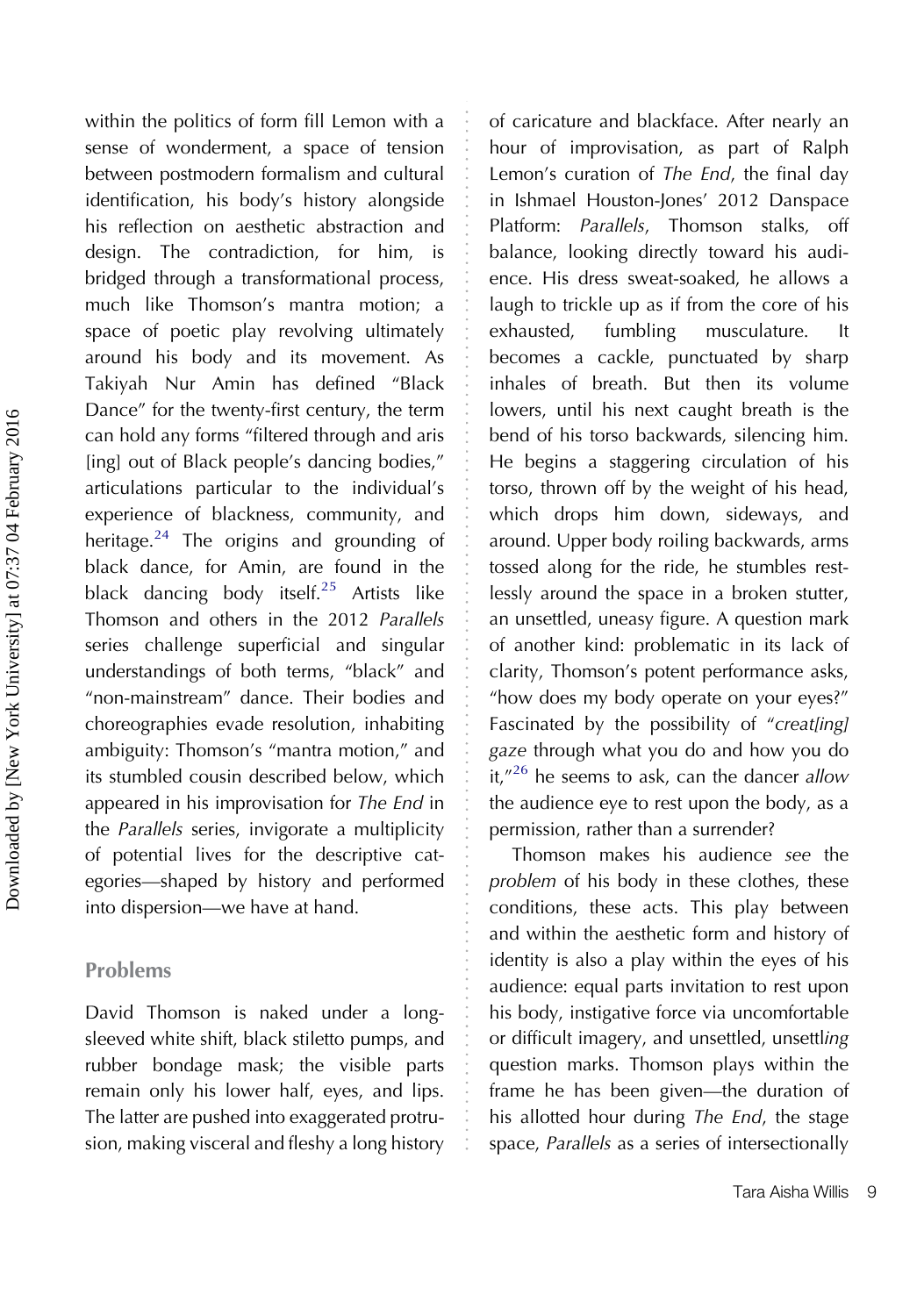

Figure 2: David Thomson performs during his hour-long Danspace PLATFORM 2012: Parallels, for The End curated by Ralph Lemon. Danspace Project, New York, 2012. © Ian Douglas.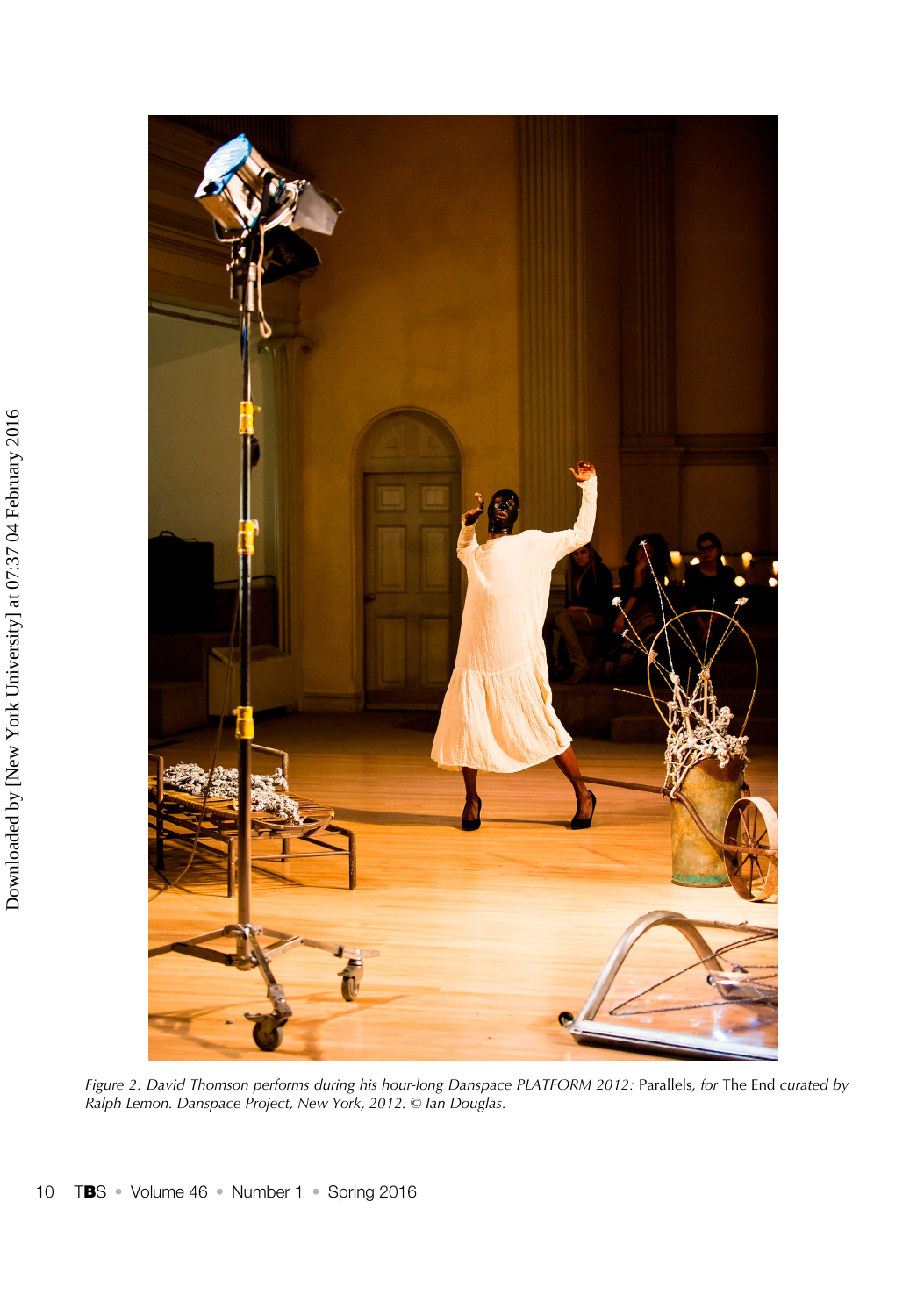black and experimental artists—and in doing so, plays within the gaze of his largely white audience. As he describes the work, "[t]his 'character,' Venus," which Thomson has gone on to investigate in subsequent pieces, "was developed based on instructions of invisibility and questioning of the black identity within a postmodern aesthetic" and is driven by concepts like "fear, black face, the Hottentot Venus, gender, power, normalcy, the exotic and voyeurism." $27$  If, as art historian Carrie Lambert-Beatty describes it, the time it takes to perform a task is also the time it takes to see it, then Thomson's pressurized repetitions enter our vision, moving in and out of our attention, taking the time they take by pushing his body through the ringer of a whole ghostly landscape of racially and sexually charged histories and constructed images.<sup>[28](#page-11-0)</sup> The assignments and moves he puts his body through become his tools for a working-through of the politics of form Lemon describes. It can also be understood within Parallels' curatorial injunction to see performance—and by extension, Thomson's figure itself—in terms of both blackness as a sociopolitical experience of actual people and bodies within the (spatialized) line of vision they encounter (per Fanon), and postmodern choreographic tactics, like Thomson's improvisation scores and "extreme repetition as a means of revealing or translating an action/task."[29](#page-11-0)

Thomson does not see the "mantra motion" and this, its crumbling cousin, as related, but I read a similar praxis in them: a task-oriented drive pushing him into the very kinetics of self-figuration—as a socioaesthetic figure cutting the corner of the church in Hunger; as a multiplicitous "character" contorting into being before the eye in The End. What if we think through the uncertainty and instability that black experimentalism produces through both form and identity as a productive space in which a vast range of experiences might be and do? As Audre Lorde writes, "poetry is the way we help give name to the nameless so it can be thought," rather than viewing our living as a "problem to be solved."<sup>[30](#page-11-0)</sup> Perhaps that nameless space is one in which artists like Thomson are especially equipped to work and thrive, evading resolution and revealing the inner workings of over-simple figurations of subjecthood itself.

#### More Moves

Thomson may seem entrapped by his circumnavigations, but his movement simultaneously releases his body into the pattern and actively throws it: the motion breaks him down, yet he pushes himself into and through it. His dark, mobile figure cuts through the dense history of experimentation that has occurred within the spaces of Judson Church and Danspace Project as a living question mark, a series of contradictions alive within the act itself. For Thomson, the "mantra movement" requires great attentiveness, constant interrogation of what he is doing and what is transformed. Likewise, social theorist Roderick Ferguson leaves us searching for a new interrogation of the frame. It is "those little acts of production [...] the little things we can deploy in order to imagine critical forms of community, forms in which minoritized subjects become the agents rather than the silent objects of knowledge formations and institutional prac-tices."<sup>[31](#page-11-0)</sup> The details, the smallest actions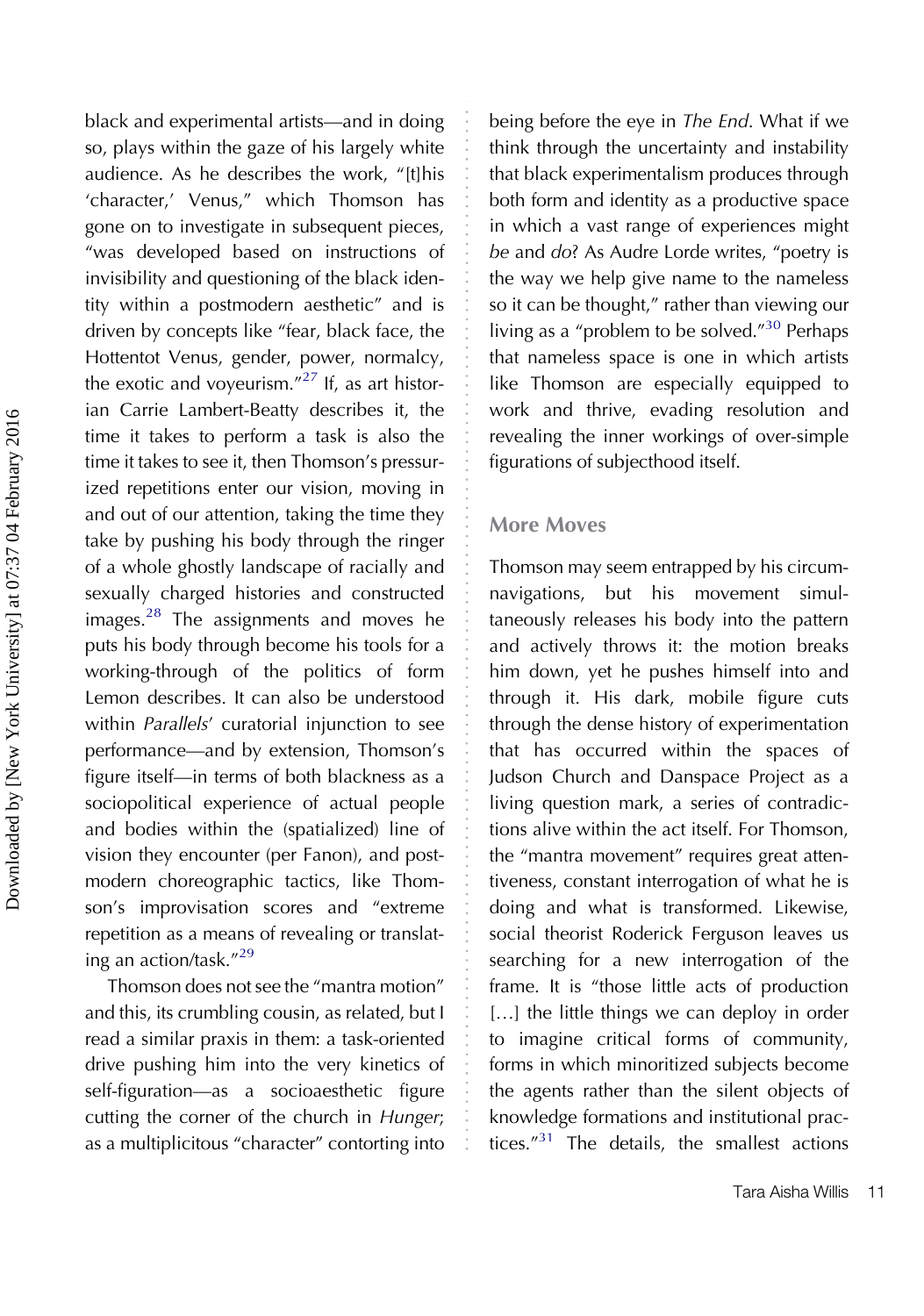<span id="page-9-0"></span>taken, can critique and question dance's frames, without sacrificing political attention for aesthetic interrogation. Niv Acosta, a dancer in Deborah Hay's controversy-stirring Blues, describes the imperceptible ways racial power structures seep in where least expected: "[i]dentifying for yourself how discrimination feels is more difficult these days, almost indescribable."<sup>[32](#page-11-0)</sup> This indescribability makes subtle but destabilizing assertions— like Houston-Jones' "quiet manifesto"<sup>[33](#page-11-0)</sup> of "non-mainstream" black dance—all the more crucial, holding in tenuous balance terms we take for granted and contending with both persistent racial blindspots and blackness as "part of the air we breathe." Thomson thinks of his work as "quietly political," colored by his interest in interrogating what his body does compared with what others' do. The subtle shifts of gesture in the "mantra movement" and its stumbled, broken version bring Thomson into persistent presence. This play between and within the aesthetic form and racial history is a play within his audience's eyes: unsettled, unsettling. His agency lies in the decision to continue moving, to allow his figure to unravel. Thomson's body in contradiction—suspension and grounding, visibility and obscurity, pushing the limits of its limited range of motion becomes the hum over which the small, shifting details catch the eye.

## **Notes**

1. David Thomson, Personal interview, September 30, 2012. All following quotes are from the same, unless otherwise noted.

2. Various scholars have contested and expanded "postmodern" as a descriptor of various choreographic practices, most notably Ananya Chatterjea's postcolonial reworking of the term in Butting Out: Reading Resistive Choreographies Through Works by Jawole Willa Jo Zollar and Chandralekha (Middletown, CT: Wesleyen University Press, 2004).

3. Thomas F. DeFrantz, ed., Dancing Many Drums: Excavations in African American Dance (Madison, WI: University of Wisconsin Press, 2002), 9.

4. Kara Keeling, The Witch's Flight: The Cinematic, the Black Femme, and the Image of Common Sense (Durham, NC: Duke University Press, 2007), 33.

5. Frantz Fanon, Black Skin, White Masks (New York: Grove Press, 1952), 90.

6. Fred Moten, In the Break: The Aesthetics of the Black Radical Tradition (Minneapolis: University of Minnesota Press, 2003), 14.

7. Saidiya V. Hartman and Frank B. Wilderson III, "The Position of the Unthought," Qui Parle 13, no. 2 (2003): 183–201, 185.

8. Deborah Hay, Blues, Some sweet day series, curated by Ralph Lemon, November 2–4, 2012, Museum of Modern Art, New York.

9. Additionally, at least one of the "whites" does not racially identify as such. See Danielle Goldman, "Judson Now Writer-in-Residence Danielle Goldman on Conversations Without Walls: Reflections on Some Sweet Day," Danspace blog, November 21, 2012, http://www.danspaceproject.org/blog/?p=836.

10. The debate was also economic: the "blue whites" were paid less than the highly mobile "blue blacks," raising questions about what is considered labor in dance. Nicole Daunic, "Blue Black: Blue White—Thoughts from Nicole Daunic," Movement Research Performance Journal 42 (2013): 3–6, 3.

11. Bartholomew Ryan, "Sacred Spaces: Ralph Lemon, Okwui Okpokwasili, and April Matthis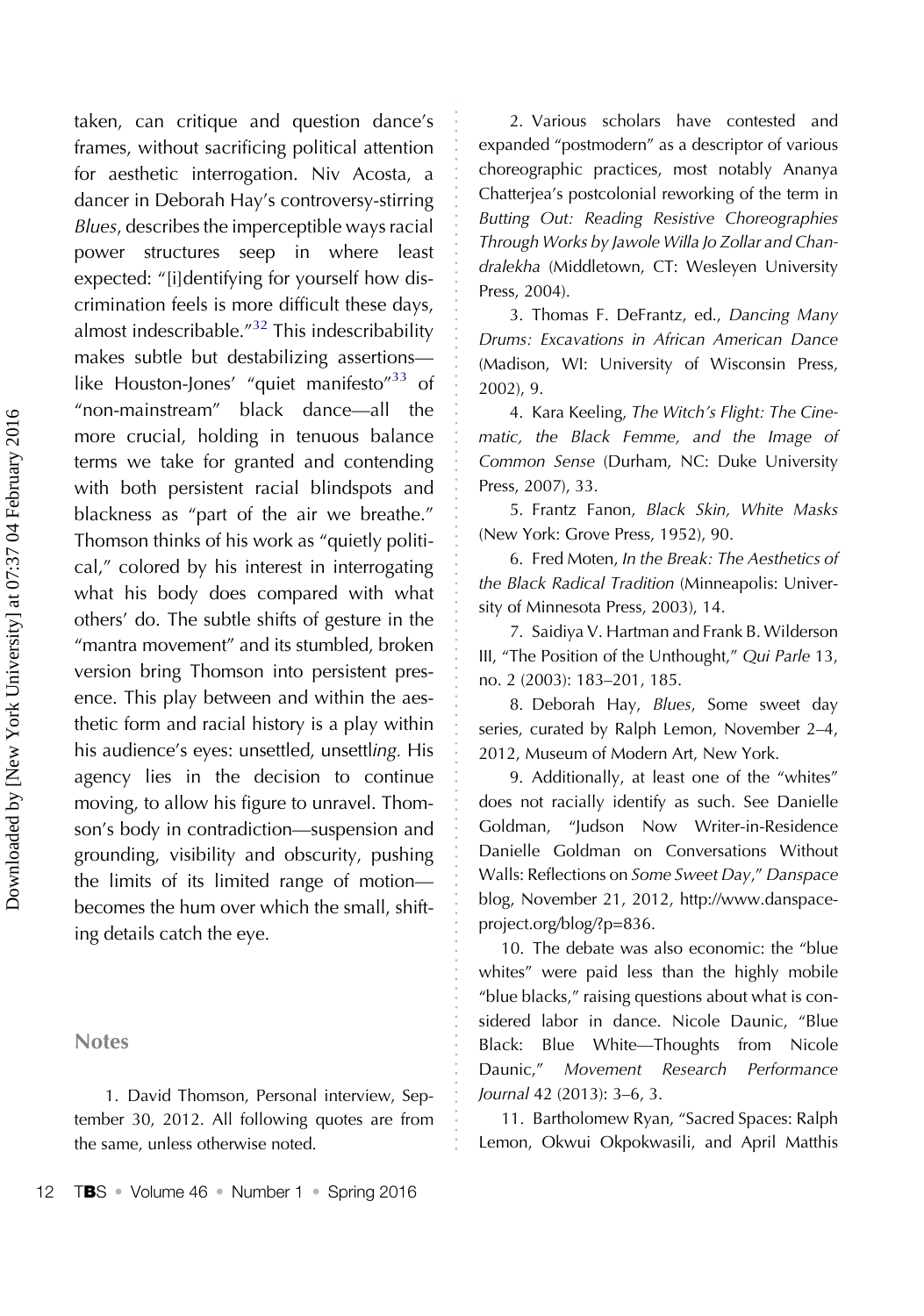<span id="page-10-0"></span>Discuss Scaffold Room," untitled blog, September 22, 2014, http://blogs.walkerart.org/visualarts/ 2014/09/22/sacred-spaces-ralph-lemon-okwuiokpokwasili-and-april-matthis-discuss-scaffoldroom/.

12. Marissa Perel, "Infiltrating the MoMA Atrium Part 2: Ralph Lemon in conversation with Marissa Perel on Some Sweet Day," Critical Correspondence blog, December 7, 2012, http://www. movementresearch.org/criticalcorrespondence/ blog/?p=6325.

13. In a conversation on the series for Danspace Project's PLATFORM 2012: Judson Now, which took place in the same year as Ishmael Houston-Jones' Parallels platform (subsequently discussed) and Some Sweet Day at the MoMA, Lemon related his three original prompts: "Engage the space," "There's going to be a pairing with another artist (to engage or not)," and "What is black music?" (Goldman 2012).

14. Daunic, "Blue Black: Blue White," 3.

15. Ibid., 4.

16. Fanon, Black Skin, White Masks, 89.

17. Daunic, "Blue Black: Blue White," 3; these include choreographic tactics that performed what Sally Banes has called "metaphors for freedom." "Freedom" held another set of meanings for black artists during civil rights, many of whom focused on a seedling Black Arts movement or lacked interest in the rejection of modernist forms after decades of segregation. Sally Banes, Greenwich Village 1963: Avant-Garde Performance and the Effervescent Body (Durham, NC: Duke University Press, 1993), 139–40, 157–58.

18. The series included Blondell Cummings, Fred Holland, Rrata Christine Jones, Ishmael Houston-Jones, Ralph Lemon, Bebe Miller, Harry Sheppard, and Gus Solomons Jr. (Jawole Willa Jo Zollar would join the group for a tour to Paris).

19. For these various terms, see DeFrantz (4), and Susan Manning, Modern Dance, Negro Dance: Race in Motion (Minneapolis: University of Minnesota Press, 2006); Takiyah Nur Amin, "A Terminology of Difference: Making the Case for Black Dance in the 21st Century and Beyond," Journal of Pan African Studies 4, no. 6 (2011): 7–15.

20. Susan Manning describes critical responses to Pearl Primus' 1943 debut that attempted to grapple with shifting definitions of Negro dance: she is not "merely" an impressive Negro dancer, but "exciting evidence" that her race's capacity might have no limits (John Martin in Manning, 167; Gervaise Butler in Manning, 167). Thomas F. DeFrantz notes that Alvin Ailey and Talley Beatty's early works of the 1960s were lumped awkwardly by critics and historians into a by then "amorphous" definition of the term "black dance," despite the fact that "while [black dance] had no aesthetic identity, [it] seemed to refer to one" (9).

21. In his 1982 program notes, Houston-Jones explains the name Parallels: "[W]hile all the choreographers participating are Black and in some ways relate to the rich tradition of Afro-American dance, each has chosen a form outside of that tradition and even outside the tradition of mainstream modern dance […] this new generation of black artists—who exist in the parallel worlds of Black America and of new dance—is producing work that is richly diverse." Ishmael Houston-Jones, "Curatorial Statement," Danspace Project PLAT-FORM 2012: Parallels, series catalogue, February 2–March 31, 2012, 20.

22. Audience member attending Will Rawls and Isabel Lewis at Danspace Project PLAT-FORM 2012: Parallels, February 2–March 31, 2012.

23. Ralph Lemon, "An All Day Event: The End," Danspace Project PLATFORM 2012: Parallels, series catalogue, February 2–March 31, 2012, 96.

24. Amin, 13.

25. Amin, 14.

26. David Thomson, Personal interview, March 11, 2013.